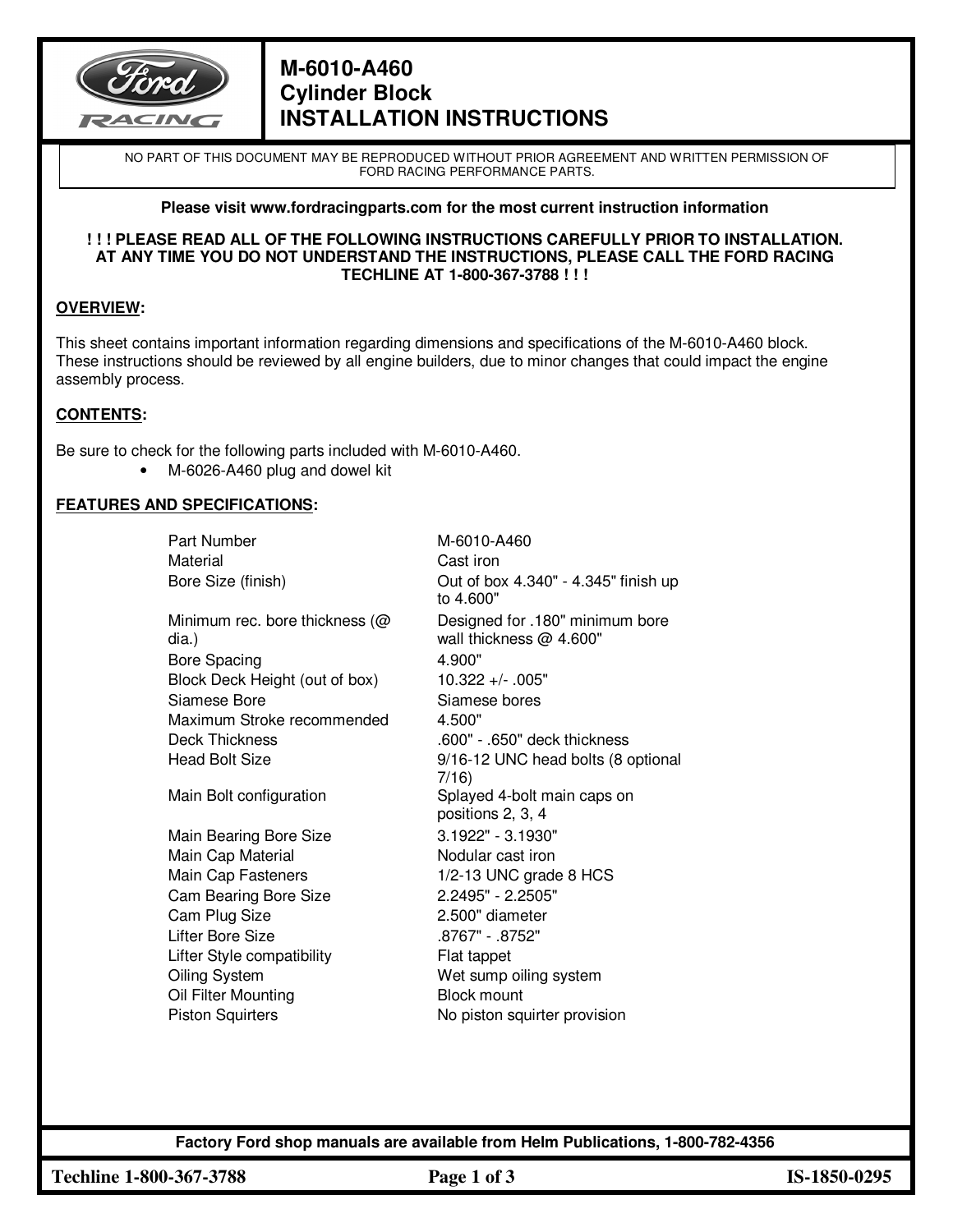

# **M-6010-A460 Cylinder Block INSTALLATION INSTRUCTIONS**

NO PART OF THIS DOCUMENT MAY BE REPRODUCED WITHOUT PRIOR AGREEMENT AND WRITTEN PERMISSION OF FORD RACING PERFORMANCE PARTS.

### **FEATURES AND SPECIFICATIONS (cont.):**

Oil Pan Configuration Check oil pan fitment to main caps

Rear Seal Type 2 piece rear seal Weight 255 lbs. Maximum Displacement 598 cubic inches

to insure clearance Freeze Plugs/Threaded Core Plugs Threaded core plugs 1 1/4 - 11, and 1/2 NPT

#### **Recommended Parts**  Heads Recommended cylinder heads M-

|                               | 6049-SCJ, M-6049-C460                                                                                               |
|-------------------------------|---------------------------------------------------------------------------------------------------------------------|
| <b>Head Gaskets</b>           | M-6051-A441, M-6051-B460                                                                                            |
| Cam Bearings                  | Roller cam bearings M-6261-A460<br>(roller cam bearings require SAE<br>8620 steel cam, block requires<br>machining) |
| <b>Head Stud Kit</b>          | ARP 155-4203 recommended with<br>M-6049-SCJ heads                                                                   |
| Main Bearings                 |                                                                                                                     |
| Oil Filter                    | M-6731-FL1A or equivalent                                                                                           |
| Rear Seal                     | Fel-Pro BS430032 or Freudenberg<br>NOK 351612                                                                       |
| <b>Timing Cover</b>           | F1TZ-6019-A                                                                                                         |
| Timing Chain and Sprocket Set | M-6268-B429 or M-6268-A460                                                                                          |

Plug and dowel kit M-6026-A460

## **INSTRUCTIONS:**

- 1. Main cap removal is simplified by using the 5/16"-18 threaded hole in the cap. A slide hammer with an adapter that threads into the 5/16"-18 hole allows knocking the cap loose from the dowels and bulkhead register with a direct vertical impact
- 2. The 1970 thru 1978 429/460 production cast iron crankshafts (2Y or 2YABC casting) have large counterweight radii. Check for sufficient clearance between the counterweight and the bottom of the cylinder bores.
- 3. Main bearing caps should be fully seated by tapping with a rubber mallet before tightening bolts. The ½"-13 bolts should be torqued to 105 ft. lbs. in three steps; 50/80/105 ft.lbs. On each step tighten the inner bolts first and the outer angled bolts second. Use sealer on the angled bolts as the angled holes on some blocks break into the water jacket.

**Factory Ford shop manuals are available from Helm Publications, 1-800-782-4356** 

**Techline 1-800-367-3788 Page 2 of 3 IS-1850-0295**